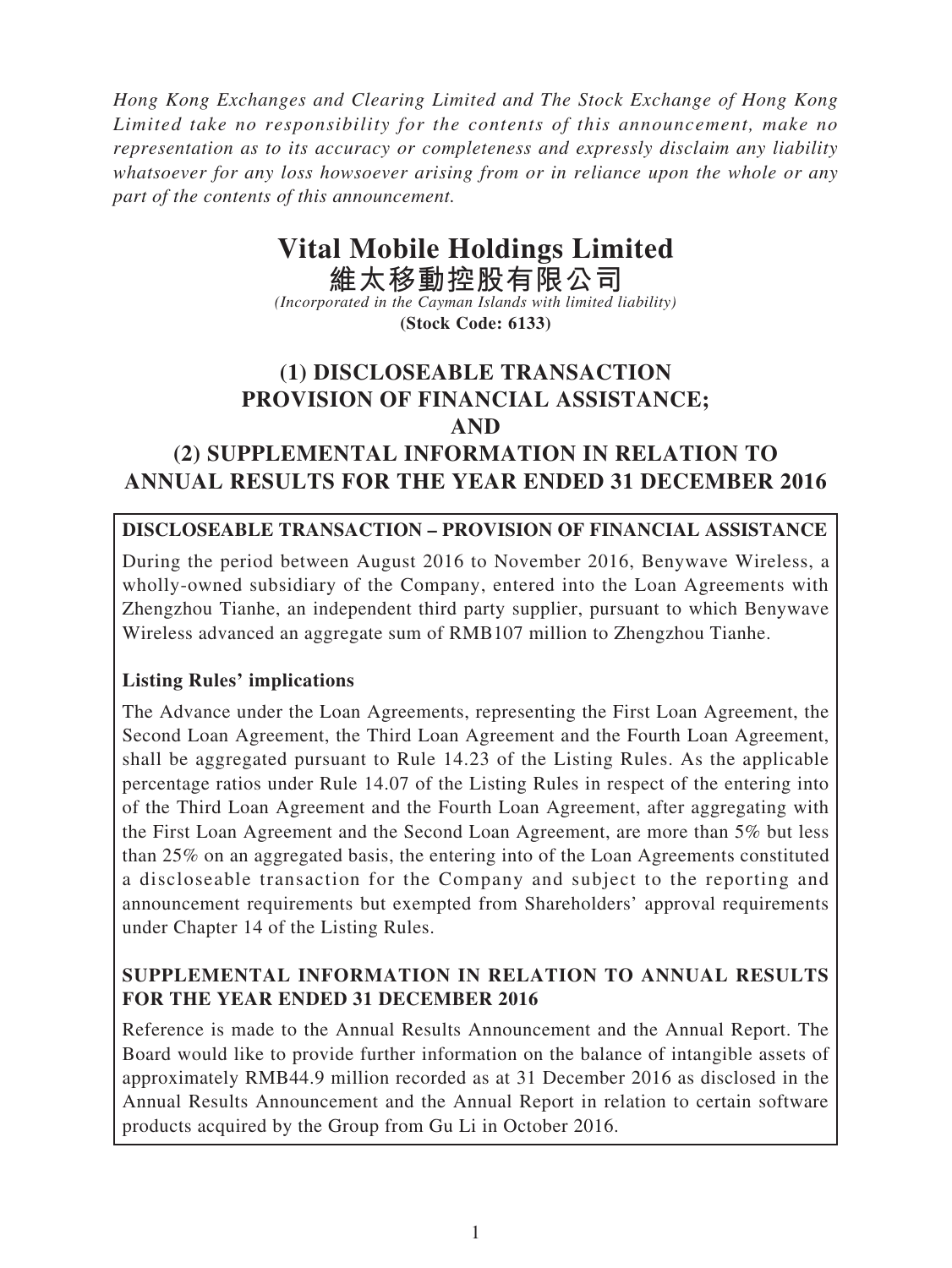On 12 October 2016, Benywave Wireless, a wholly-owned subsidiary of the Company, entered into seven non-legally binding software transfer agreements with Gu Li pursuant to which Benywave Wireless agreed to acquire certain intellectual property rights from Gu Li, which shall only become effective and legally binding after filings with the relevant authority being completed and approvals being obtained by the board of directors of Benywave Wireless. On 7 December 2016, the Software Transfer Agreements, representing five out of the seven non-legally binding software transfer agreements, were successfully filed with the relevant authority and approved by the board of directors of Benywave Wireless. Upon which, on 7 December 2016, Benywave Wireless and Gu Li entered into a memorandum to confirm that the Software Transfer Agreements became legally binding and effective on 7 December 2016.

## **(1) DISCLOSEABLE TRANSACTION – PROVISION OF FINANCIAL ASSISTANCE**

During the period between August 2016 to November 2016, Benywave Wireless, a wholly-owned subsidiary of the Company, entered into the Loan Agreements with Zhengzhou Tianhe, an independent third party supplier, pursuant to which Benywave Wireless advanced an aggregate sum of RMB107 million to Zhengzhou Tianhe.

The principal terms of the Loan Agreements are as follows:

### **First Loan Agreement**

| Date:                        | 23 August 2016                                                |
|------------------------------|---------------------------------------------------------------|
| Party:                       | Benywave Wireless, as lender<br>Zhengzhou Tianhe, as borrower |
| Principal:                   | RMB10 million                                                 |
| Interest:                    | Nil                                                           |
| Term:                        | 23 August 2016 to 22 June 2017                                |
| <b>Second Loan Agreement</b> |                                                               |
| Date:                        | 25 September 2016                                             |
| Party:                       | Benywave Wireless, as lender<br>Zhengzhou Tianhe, as borrower |
| Principal:                   | RMB15 million                                                 |
| Interest:                    | <b>Nil</b>                                                    |
| Term:                        | 25 September 2016 to 24 July 2017                             |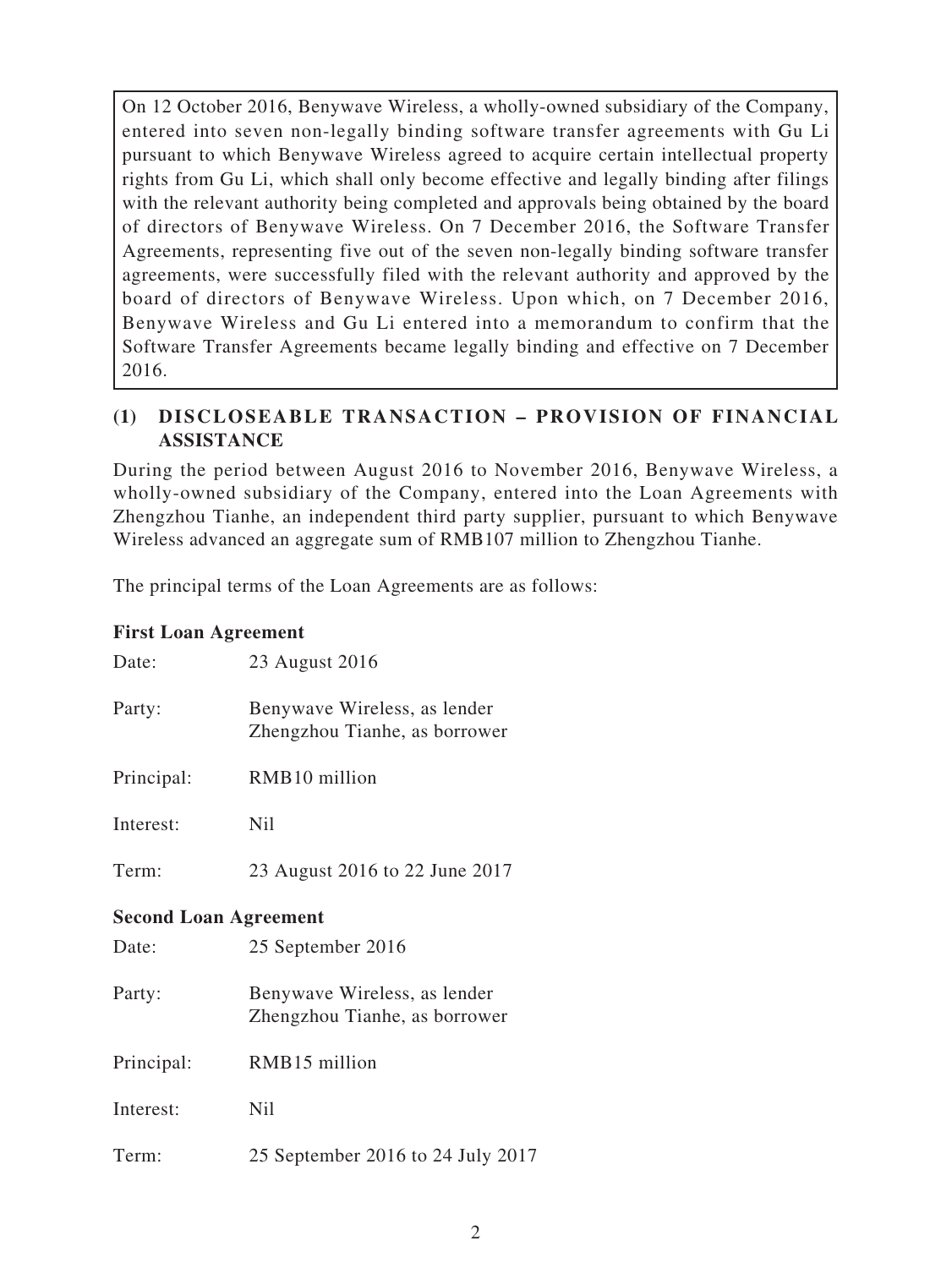## **Third Loan Agreement**

| Date:                        | 15 November 2016                                              |  |
|------------------------------|---------------------------------------------------------------|--|
| Party:                       | Benywave Wireless, as lender<br>Zhengzhou Tianhe, as borrower |  |
| Principal:                   | RMB52 million                                                 |  |
| Interest:                    | Nil                                                           |  |
| Term:                        | 15 November 2016 to 14 September 2017                         |  |
| <b>Fourth Loan Agreement</b> |                                                               |  |
| Date:                        | 18 November 2016                                              |  |
| Party:                       | Benywave Wireless, as lender<br>Zhengzhou Tianhe, as borrower |  |
| Principal:                   | RMB30 million                                                 |  |
| Interest:                    | Nil                                                           |  |
| Term:                        | 18 November 2016 to 17 September 2017                         |  |

No security was provided by Zhengzhou Tianhe pursuant to the Loan Agreements.

### **The background and benefits of entering into the Loan Agreements**

The Advance comprised a number of prepayments made by Beijing Benywave to Zhengzhou Tianhe for the purchase of certain parts and components from Zhengzhou Tianhe as part of the ordinary course of business of Benywave Wireless (the "**Prepayment Arrangement**"). It is a common industry practice to make prepayments to supplier(s) prior to actual purchase orders being placed in order to secure a steady supply of parts and components from the supplier(s) and maintain long-term business relationships with the relevant supplier(s). The prepayments constituting the Advance were financed by the internal resources of the Company.

In light of the adverse operating conditions in the mobile phone market and the resulting significant decrease in the sales volume of the Group's smartphone products, Benywave Wireless significantly reduced the purchasing volume of parts and components from Zhengzhou Tianhe during the year ended 31 December 2016, as a result of which there was a significant amount of prepayment made by Benywave Wireless to Zhengzhou Tianhe pending the netting-off of Benywave Wireless's subsequent purchases. In view of the increased amounts of prepayments, and with a view to reducing the operational risk of the Group, Benywave Wireless formalised the prepayments made to Zhengzhou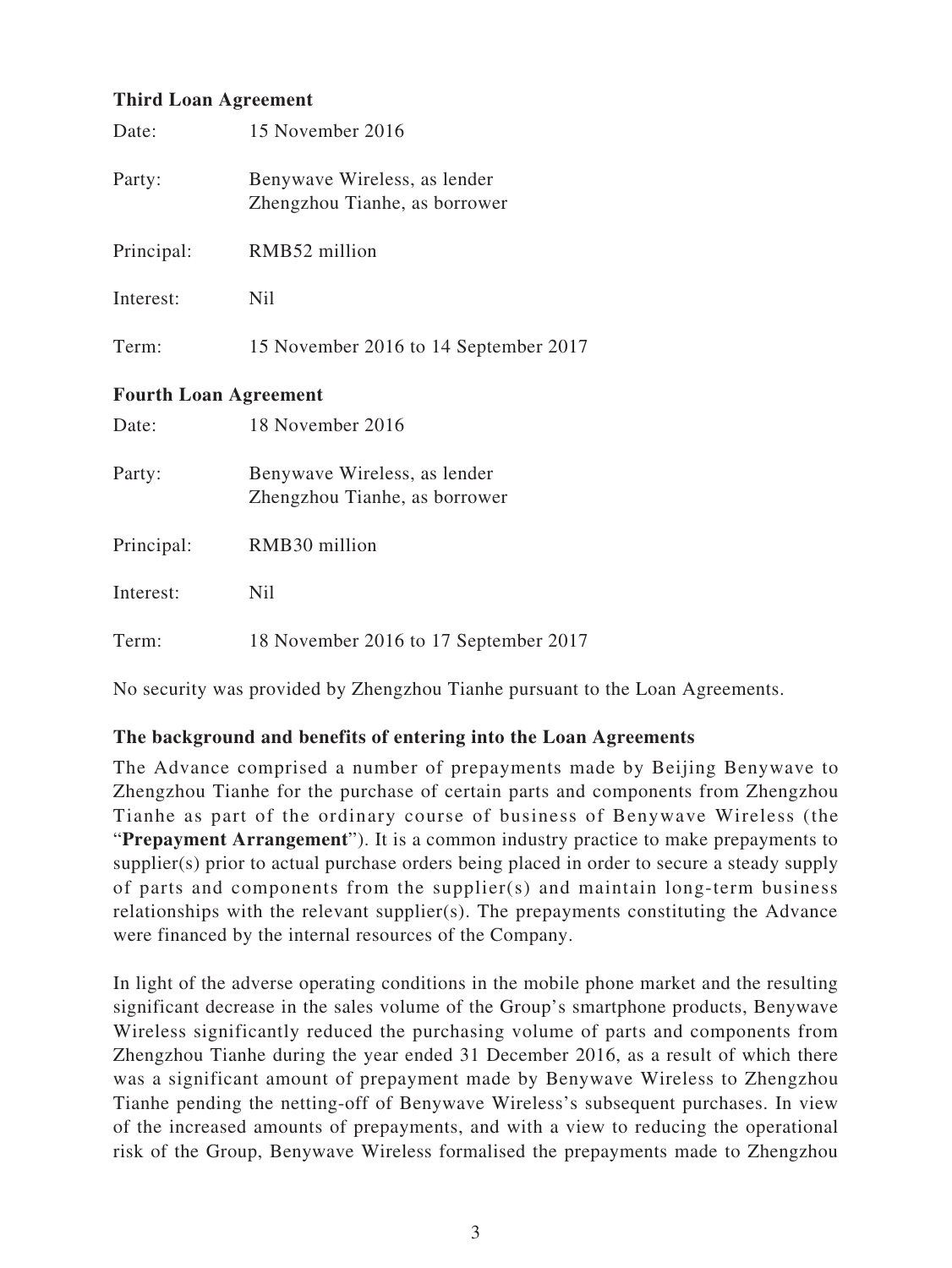Tianhe under the Prepayment Arrangement in the form of the Loan Agreements. Given that the purpose of the Loan Agreements was solely to document the prepayments made to Zhengzhou Tianhe under the Prepayment Arrangement so as to provide the Group a better position in securing the recoverability of the prepayments should any legal dispute between Benywave Wireless and Zhengzhou Tianhe arise in the future, but not to create new loans, no interest was charged under these Loan Agreements.

In view of the above, the Directors are of the view that the terms of the Loan Agreements are fair and reasonable and on normal commercial terms and the entering into of the Loan Agreements are in the interests of the Company and its Shareholders as a whole.

## **Listing Rules' implications**

The Advance under the Loan Agreements, representing the First Loan Agreement, the Second Loan Agreement, the Third Loan Agreement and the Fourth Loan Agreement, shall be aggregated pursuant to Rule 14.23 of the Listing Rules. As the applicable percentage ratios under Rule 14.07 of the Listing Rules in respect of the entering into of the Third Loan Agreement and the Fourth Loan Agreement, after aggregating with the First Loan Agreement and the Second Loan Agreement, are more than 5% but less than 25% on an aggregated basis, the entering into of the Loan Agreements constituted a discloseable transaction for the Company and subject to the reporting and announcement requirements but exempted from Shareholders' approval requirements under Chapter 14 of the Listing Rules.

The Company acknowledges its failure to make timely disclosure in respect of the entering of the Loan Agreements as required under Chapter 14 of the Listing Rules. The failure to make timely disclosure was due to a misunderstanding by the management of the Company of the application of the relevant Listing Rules for the reason that it had regarded the Advance made under the Prepayment Arrangement to be of a trade nature. Accordingly, the Company believed that the entering into of the Loan Agreements did not constitute a notifiable transaction under Chapter 14 of the Listing Rules.

### **Remedial Actions**

The Company deeply regrets its non-compliance with the Listing Rules in respect of the entering of the Loan Agreements but the Company would like to stress that the non-compliance was inadvertent. To ensure compliance with the Listing Rules on an ongoing basis and to prevent any possible non-compliance from occurrence in the future, the Company has taken certain remedial actions, including, (i) a detailed review of its internal procedures; (ii) engaging a professional third party to provide training on accounting to the Group's employees in Hong Kong and the PRC; (iii) engaging external advisers to provide training to the managerial staff of the Group on the Listing Rules and other relevant laws and regulations on a regular basis; and (iv) engaging an external internal control adviser to review and assess the internal control systems of the Group.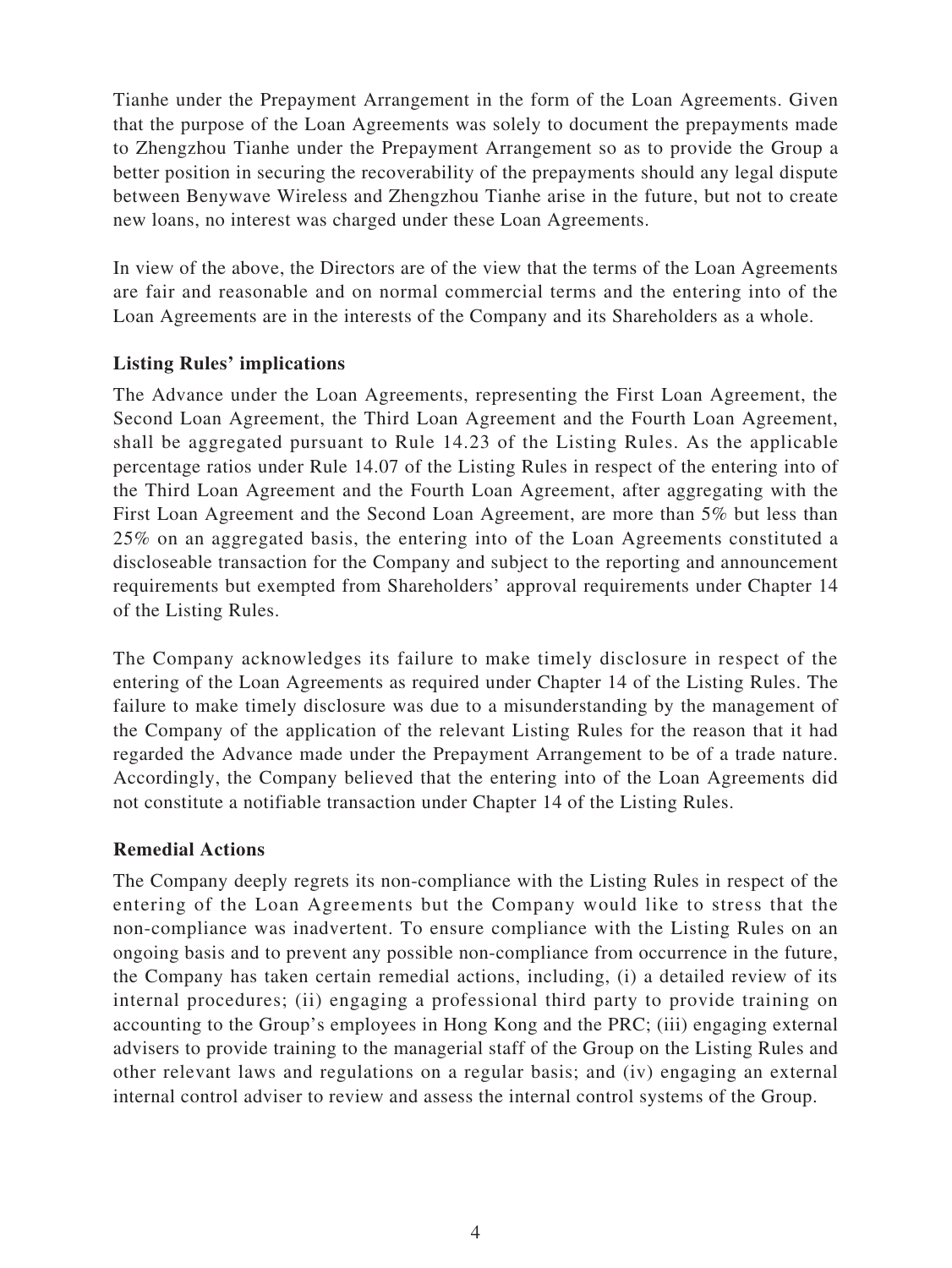## **(2) SUPPLEMENTAL INFORMATION IN RELATION TO ANNUAL RESULTS FOR THE YEAR ENDED 31 DECEMBER 2016**

Reference is made to the Annual Results Announcement and the Annual Report. The Board would like to provide further information on the balance of intangible assets of approximately RMB44.9 million recorded as at 31 December 2016 as disclosed in the Annual Results Announcement and the Annual Report in relation to certain software products acquired by the Group from Gu Li in October 2016.

On 12 October 2016, Benywave Wireless, a wholly-owned subsidiary of the Company, entered into seven non-legally binding software transfer agreements with Gu Li pursuant to which Benywave Wireless agreed to acquire certain intellectual property rights from Gu Li, which shall only become effective and legally binding after filings with the relevant authority being completed and approvals being obtained by the board of directors of Benywave Wireless. On 7 December 2016, the Software Transfer Agreements, representing five out of the seven non-legally binding software transfer agreements, were successfully filed with the relevant authority and approved by the board of directors of Benywave Wireless. Upon which, on 7 December 2016, Benywave Wireless and Gu Li entered into a memorandum to confirm that the Software Transfer Agreements became legally binding and effective on 7 December 2016.

The principal terms of the Software Transfer Agreements are as follows:

#### **First Software Transfer Agreement**

| Date:    | 12 October 2016 and became legally binding and effective on 7<br>December 2016                                                            |
|----------|-------------------------------------------------------------------------------------------------------------------------------------------|
| Party:   | Benywave Wireless, as purchaser<br>Gu Li, as vendor                                                                                       |
| Subject: | Certain software algorithms developed by Gu Li for managing the<br>desktop and user interface of smartphones operating the Android system |
|          | Consideration: RMB9,806,600                                                                                                               |
|          | <b>Second Software Transfer Agreement</b>                                                                                                 |
| Date:    |                                                                                                                                           |
|          | 12 October 2016 and became legally binding and effective on 7<br>December 2016                                                            |
| Party:   | Benywave Wireless, as purchaser<br>Gu Li, as vendor                                                                                       |

Consideration: RMB9,686,200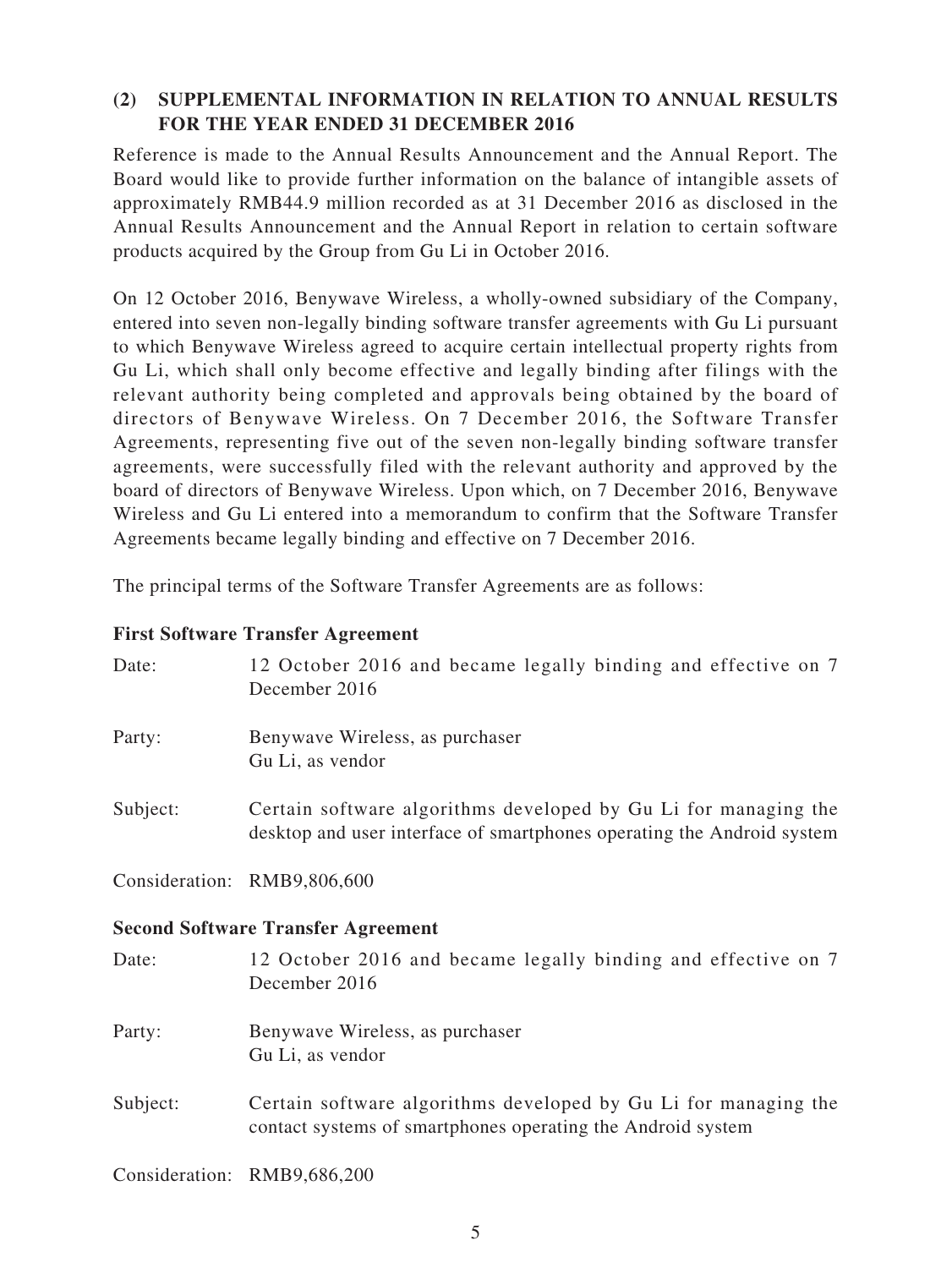#### **Third Software Transfer Agreement**

| Date:    | 12 October 2016 and became legally binding and effective on 7<br>December 2016                                                                                               |
|----------|------------------------------------------------------------------------------------------------------------------------------------------------------------------------------|
| Party:   | Benywave Wireless, as purchaser<br>Gu Li, as vendor                                                                                                                          |
| Subject: | Certain software algorithms developed by Gu Li for managing the music<br>functions of smartphones operating the Android system for, among<br>others, fee collection purposes |
|          | Consideration: RMB9,385,200                                                                                                                                                  |
|          | <b>Fourth Software Transfer Agreement</b>                                                                                                                                    |
| Date:    | 12 October 2016 and became legally binding and effective on 7<br>December 2016                                                                                               |

Party: Benywave Wireless, as purchaser Gu Li, as vendor

Subject: Certain software algorithms developed by Gu Li for enhancing the security of smartphones operating the Android system

Consideration: RMB8,723,000

#### **Fifth Software Transfer Agreement**

| Date:    | 12 October 2016 and became legally binding and effective on 7<br>December 2016                                                                          |
|----------|---------------------------------------------------------------------------------------------------------------------------------------------------------|
| Party:   | Benywave Wireless, as purchaser<br>Gu Li, as vendor                                                                                                     |
| Subject: | Certain software algorithms developed by Gu Li for introducing new<br>camera and photo gallery functions to smartphones operating the<br>Android system |

Consideration: RMB8,054,800

The considerations of the Acquisitions were determined between Benywave Wireless and Gu Li after arm's length negotiations taking into consideration of the valuation of the relevant software products as assessed by an independent valuer, Beijing Zhongping Zhengxin Asset Valuation Co., Ltd.\* (北京中評正信資產評估有限公司) as at 30 September 2016 using a cost allocation basis.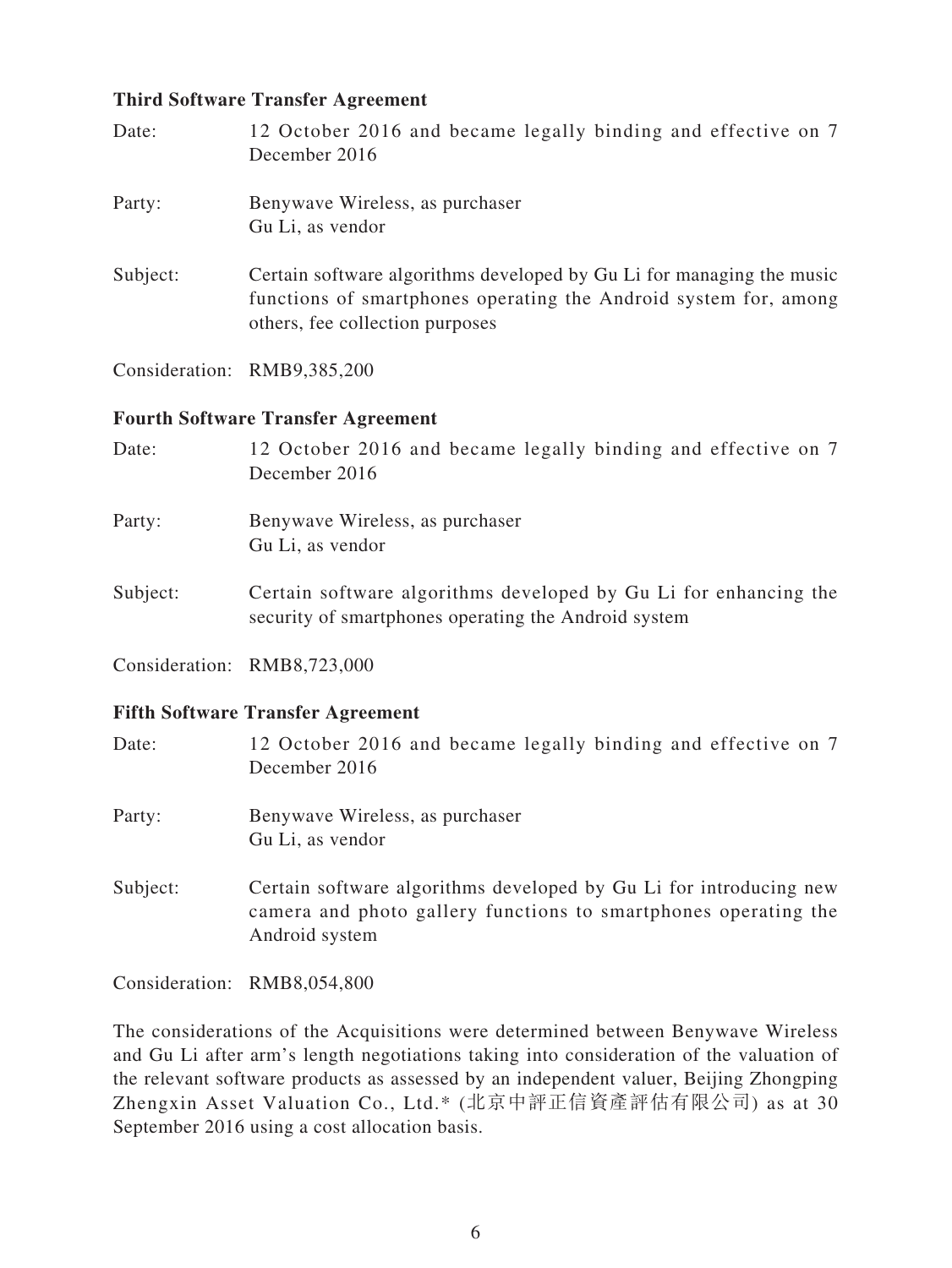The considerations for the Acquisitions was paid by Benywave Wireless to Gu Li and no benefit or interest, whether directly or indirectly, was conferred to each of Ms. Gao, Ms. Rong, Mr. Ni, any directors of the Company and/or their respective associate(s). Pursuant to the Software Transfer Agreements and conditional upon the Software Transfer Agreements became legally binding and effective, Benywave Wireless shall settle the consideration payable under the respective Software Transfer Agreement within 180 days after the date of signing of the Software Transfer Agreements by remitting the relevant amounts to the bank account as designated by Gu Li. The considerations for the Acquisitions were financed by the internal resources of the Group.

The software acquired by Benywave Wireless pursuant to the Software Transfer Agreements were developed by Gu Li and accordingly no acquisition costs were incurred by Gu Li.

### **Shareholding information of Gu Li and the Trust Arrangement**

Gu Li was initially owned by Ms. Rong and Mr. Ni and was disposed to certain Independent Third Parties on 25 December 2015 as follow:

- a. Beijing Tianyu transferred its 70% equity interest in Gu Li to Ms. Gao who held such interest on trust for an Independent Third Party at a consideration of RMB19,600,000 (the "**Trust Arrangement**");
- b. Ms. Rong transferred her  $11\%$  equity interest in Gu Li to Mr. Wang and her  $16\%$ equity interest in Gu Li to Mr. He at a consideration of RMB3,080,000 and RMB4,480,000, respectively; and
- c. Mr. Ni transferred his 3% equity interest in Gu Li to Mr. Wang at a consideration of RMB840,000,

(collectively, the "**Transfers**").

The consideration for the respective Transfer was determined based on the then registered capital of Gu Li as at 25 December 2015. At the time when the Transfers were completed, Gu Li did not own the software products which the Group subsequently acquired in 2016.

Pursuant to a declaration of trust dated 25 December 2015, Ms. Gao declared that she agreed to hold the 70% equity interest in Gu Li on trust for an Independent Third Party. Under the Trust Arrangement, Ms. Gao cannot exercise any voting power over, or control the board composition of, Gu Li. The Trust Arrangement was in place at the request of the Independent Third Party due to her personal reasons. Ms. Gao has no personal interest in the Trust Arrangement and at no point in time. Ms. Gao was given the right to control or exert influence over Gu Li nor participated in the management of Gu Li. Other than holding the 70% interests in Gu Li at the relevant time as a trustee, Ms. Gao had no other involvement in Gu Li.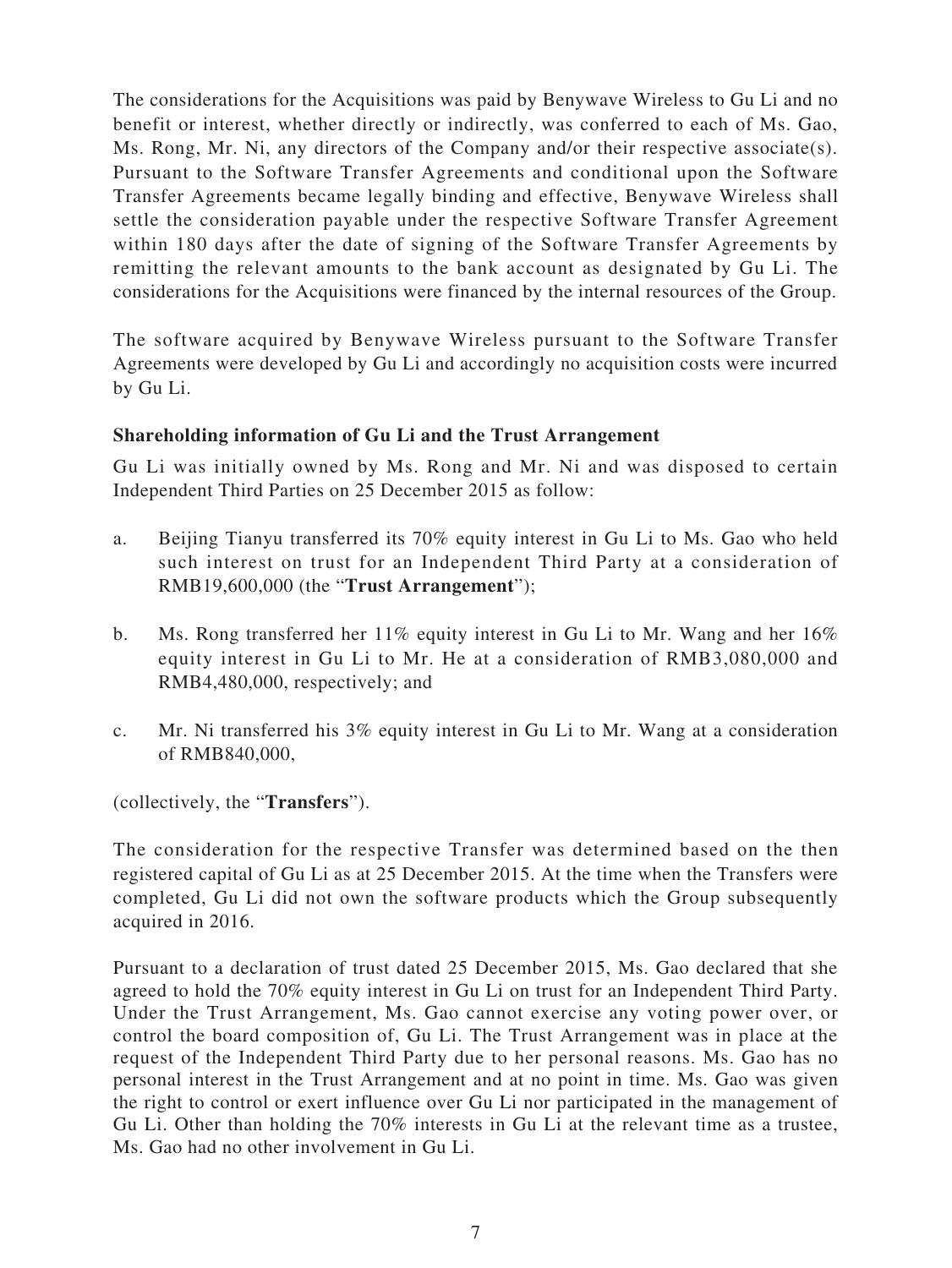## **Parties involved in the negotiation of the Acquisitions**

Upon completion of the Transfers, Mr. Wang and Mr. He administer the ordinary course of business of Gu Li and they were involved in the negotiation of the Acquisitions on the part of Gu Li. Ms. Gao was not involve in the day-to-day operation of Gu Li at all time and Ms. Gao was not involved in the negotiation of the Acquisitions.

The negotiation of the Acquisitions was led by the Group's technical team on the part of Benywave Wireless. Mr. Rong Shengli (the brother of Ms. Rong, an executive Director and the chief executive officer of the Company) and Mr. Tang Shun Lam (an executive Director) were involved in the negotiation of the Acquisitions.

#### **Reasons for and benefits of the Acquisitions**

The Group is a leading ODM smartphone supplier in the PRC targeting the overseas market. The intellectual property rights acquired by the Group under the Acquisitions representing certain software algorithms for smartphones operating the Android system. The Acquisitions will enable the Group to expand and enhance the functionality of its ODM smartphone products and improve the experience of the end users of its smartphones, which in turn can strengthen the competitiveness of the Group's products in mobile phone markets. At the material time when the Group was assessing whether to acquire the software products from Gu Li or some other vendors, the Group identified a total of six different companies (including Gu Li) who would provide similar software products as such software coding is not a commonly available software. Out of these six companies, Gu Li asked for the lowest price and the software products that Gu Li offered complemented with an unrestricted source code feature and such software products matched all the criteria and specifications of the software products which the Group was looking for.

The Acquisitions are also in line with the Group's business strategy to expand and enhance its product features and offerings. To ensure that the products software acquired by the Group would meet customers' need and satisfaction, the Group made enquiries with and discussed about the software products that Gu Li offered and the benefits of having such software products applied to the Group's business with two of the Group's existing long term customers prior to the signing of the Software Transfer Agreements. Positive feedbacks were received from such customers who provided further confidence for supports to the Group to proceed with the Acquisitions with Gu Li.

Based on the above and taking into consideration the more favourable terms that Gu Li offered at that relevant time, the Group decided to proceed with the Acquisitions with Gu Li. The Directors (including the independent non-executive Directors) are of the view that the terms of Software Transfer Agreements are fair and reasonable and on normal commercial terms and the Acquisitions are in the interests of the Company and its Shareholders as a whole.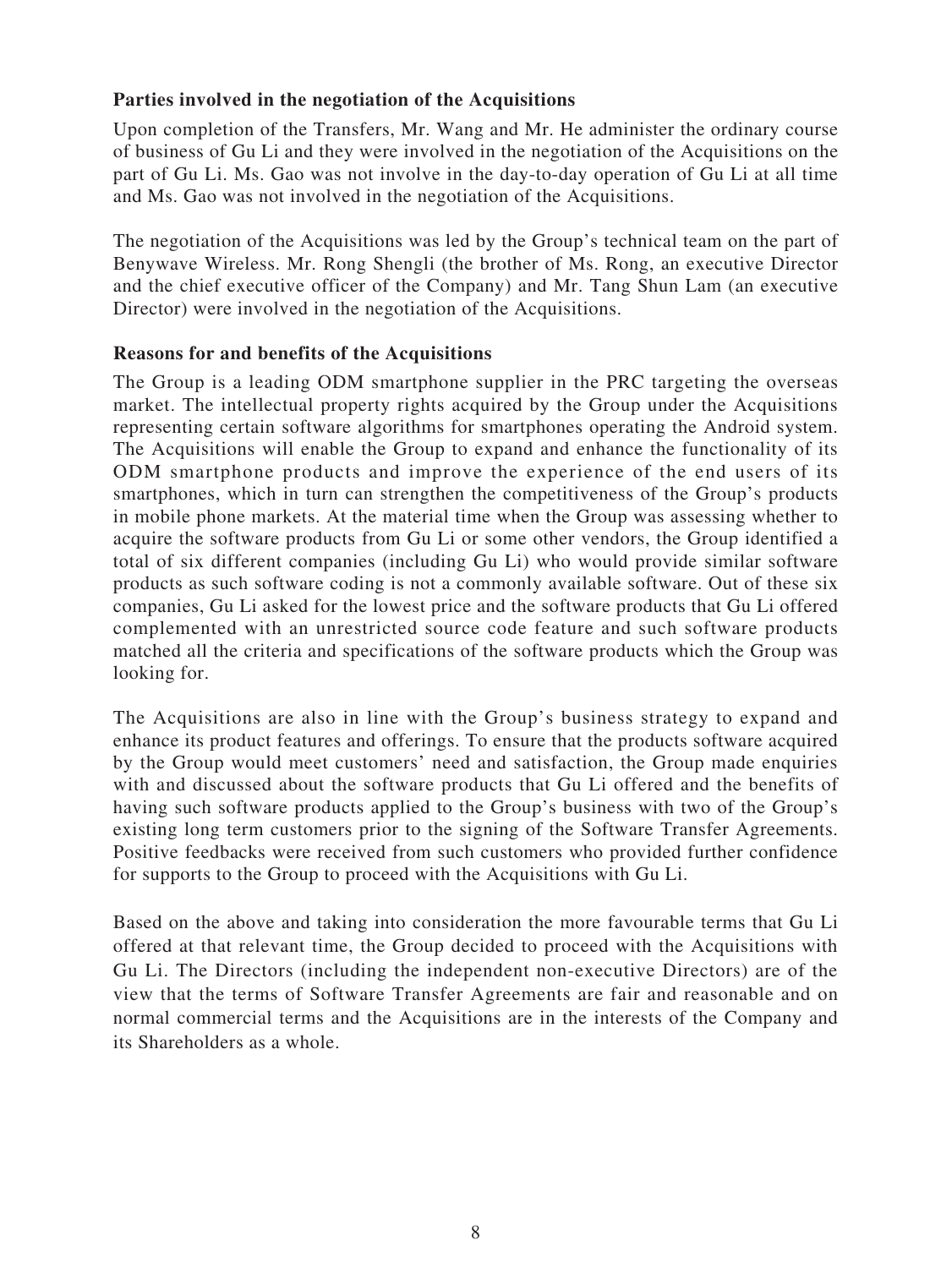## **Others**

None of the Directors was considered to be interested in the transactions contemplated under the Software Transfer Agreements. The transactions contemplated under the Software Transfer Agreements were approved by all the Directors (including the independent non-executive Directors) and no Director abstained from voting on the relevant meeting of the Board for approving the Acquisitions.

The information in this announcement is to supplement, and does not affect, the information disclosed in the annual report of the Company for the year ended 31 December 2016.

## **INFORMATION ABOUT THE GROUP, BENYWAVE WIRELESS, GU LI AND ZHENGZHOU TIANHE**

The Company is an investment holding company. The Group is one of the leading ODM smartphone suppliers in the PRC targeting overseas markets and principally engaged in (i) the developing, designing, production managing and selling of mobile telecommunications devices; (ii) the sale of mobile telecommunications related components and accessories; (iii) the provision of technical knowhow; and (iv) other add-on services relating to mobile telecommunications devices.

Benywave Wireless is a company established in the PRC with limited liability and an indirect wholly-owned subsidiary of the Company. Benywave Wireless is the principal operating subsidiary of the Company.

Gu Li is a company established in the PRC with limited liability and is principally engaged in software development for mobile phones and related applications.

Zhengzhou Tianhe is a company established in the PRC with limited liability and is principally engaged in the supply of mobile phones and the related parts and components in the PRC. To the best of the knowledge, information and belief of the Directors after having made all reasonable enquiries, Zhengzhou Tianhe and its ultimate beneficial owners are Independent Third Parties not connected with the Company and its connected persons.

### **DEFINITIONS**

In this announcement, unless the context otherwise requires, the following terms have the following meanings:

| "Acquisitions" | the acquisitions of certain software products by<br>Benywave Wireless from Gu Li pursuant to the terms<br>of the Software Transfer Agreements   |
|----------------|-------------------------------------------------------------------------------------------------------------------------------------------------|
| "Advance"      | the amounts in the aggregate sum of RMB107 million<br>advanced by Benywave Wireless to Zhengzhou Tianhe<br>under the respective Loan Agreements |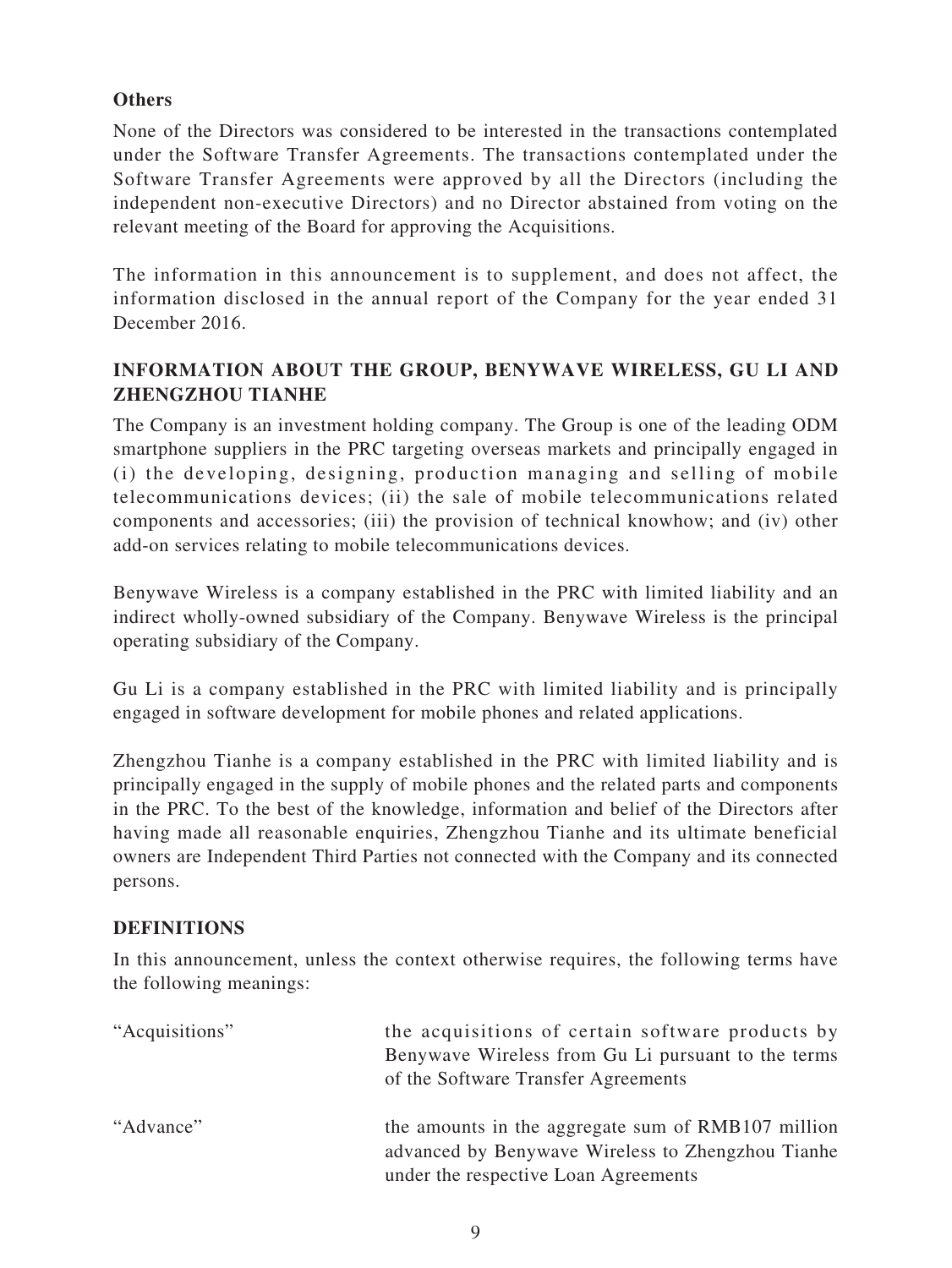| "Annual Report"                  | the annual report published by the Company on 24<br>April 2017 for the year ended 31 December 2016                                                                                                                                |
|----------------------------------|-----------------------------------------------------------------------------------------------------------------------------------------------------------------------------------------------------------------------------------|
| "Annual Results<br>Announcement" | the annual results announcement of the Company dated<br>29 March 2017 for the year ended 31 December 2016                                                                                                                         |
| "Beijing Tianyu"                 | 北京天宇朗通通信股份有限公司 (Beijing Tianyu<br>Communication Equipment Co. Ltd.*), a joint stock<br>limited company established in the PRC and owned as<br>to 90% by Ms. Rong and 10% by Mr. Ni, and a<br>connected person of the Company      |
| "Benywave Wireless"              | 北京百納威爾無線通信設備有限公司 (Beijing<br>Benywave Wireless Communication Co., Ltd.*), a<br>wholly foreign-owned enterprise established under the<br>laws of the PRC and a wholly-owned subsidiary of the<br>Company                           |
| "Board"                          | the board of Directors                                                                                                                                                                                                            |
| "Company"                        | Vital Mobile Holdings Limited, a company<br>incorporated in Cayman Islands with limited liability,<br>the issued shares of which are listed on the Main Board<br>of the Stock Exchange                                            |
| "connected persons"              | has the meaning ascribed to it under the Listing Rules                                                                                                                                                                            |
| "Directors"                      | the directors of the Company                                                                                                                                                                                                      |
| "First Loan Agreement"           | the loan agreement dated 23 August 2016 and entered<br>into between Benywave Wireless and Zhengzhou<br>Tianhe, pursuant to which Benywave Wireless<br>advanced a RMB10 million non-interest bearing loan to<br>Zhengzhou Tianhe   |
| "Fourth Loan Agreement"          | the loan agreement dated 18 November 2016 and<br>entered into between Benywave Wireless and<br>Zhengzhou Tianhe, pursuant to which Benywave<br>Wireless advanced a RMB30 million non-interest<br>bearing loan to Zhengzhou Tianhe |
| "Group"                          | the Company and its subsidiaries                                                                                                                                                                                                  |
| "Gu Li"                          | 北京谷粒科技有限公司 (Beijing Gu Li Technology<br>Company Limited*), a limited company established<br>under the laws of the PRC and owned as to 70% by<br>Beijing Tianyu; 16% by Mr. He and 14% by Mr. Wang                                 |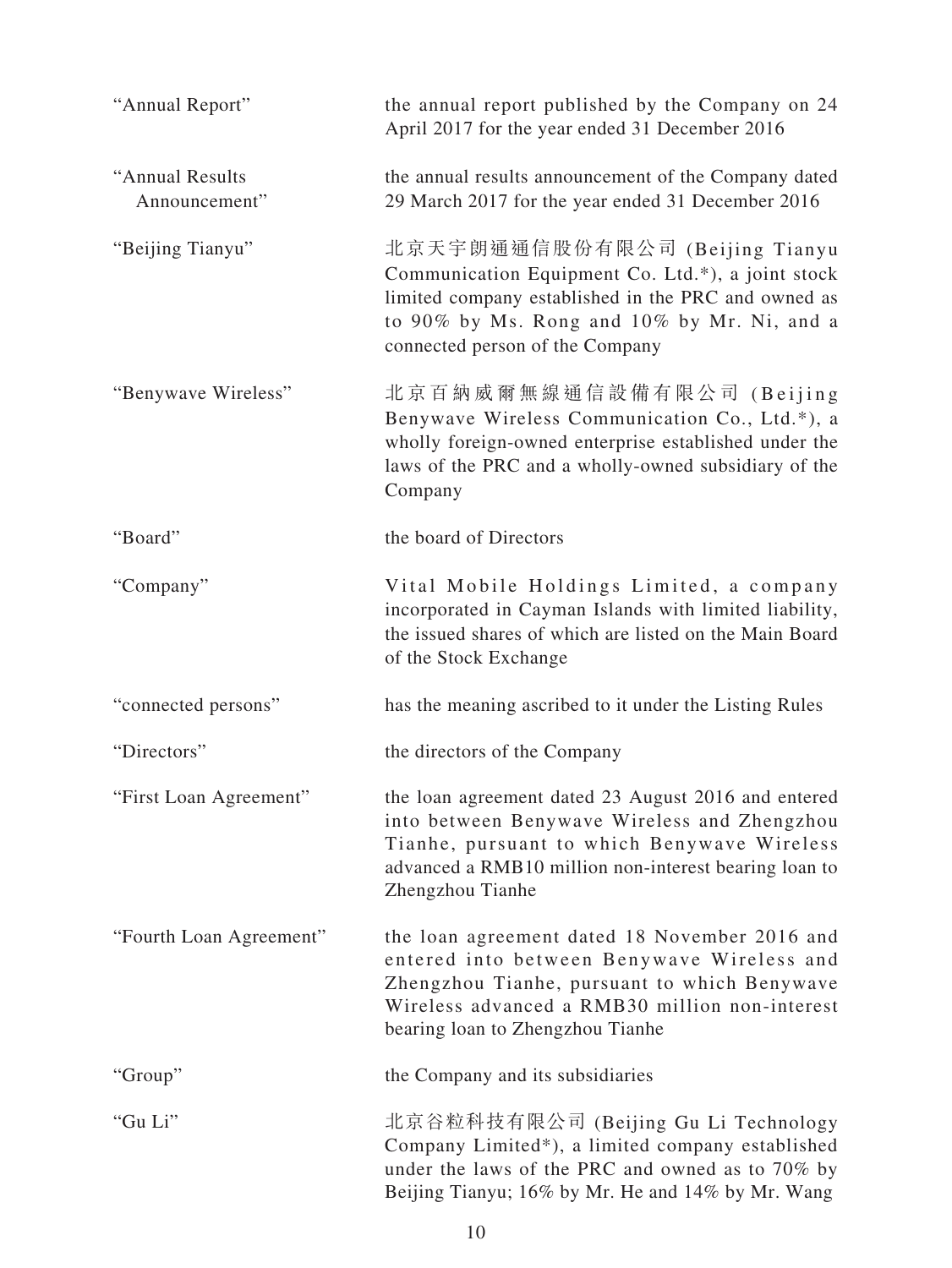| "Independent Third<br>Party(ies)" | an individual(s) or a company(ies) who or which is/are<br>not connected (within the meaning of the Listing Rules)<br>with Directors, chief executive or substantial<br>shareholders (within the meaning of the Listing Rules)<br>of the Company, its subsidiaries or any of their<br>respective associates |
|-----------------------------------|------------------------------------------------------------------------------------------------------------------------------------------------------------------------------------------------------------------------------------------------------------------------------------------------------------|
| "Loan Agreements"                 | the First Loan Agreement, the Second Loan Agreement,<br>the Third Loan Agreement and the Fourth Loan<br>Agreement                                                                                                                                                                                          |
| "Listing Rules"                   | the Rules Governing the Listing of Securities on the<br><b>Stock Exchange</b>                                                                                                                                                                                                                              |
| "Mr. He"                          | Mr. He Jia (賀嘉), holder of a 16% equity interest in<br>Gu Li. Mr. He is an Independent Third Party                                                                                                                                                                                                         |
| "Mr. Ni"                          | Mr. Ni Gang (倪剛), the spouse of Ms. Rong and a<br>controlling shareholder of the Company                                                                                                                                                                                                                   |
| "Mr. Wang"                        | Mr. Wang Guojiang ( $\pm \boxtimes \boxtimes$ ), holder of a 14% equity<br>interest of Gu Li. Mr. Wang is an Independent Third<br>Party                                                                                                                                                                    |
| "Ms. Gao"                         | Ms. Gao Han (高晗), the daughter of Ms. Rong and<br>Mr. Ni and the holder of a 70% equity interest of Gu Li<br>on trust for an Independent Third Party under the Trust<br>Arrangement                                                                                                                        |
| "Ms. Rong"                        | Ms. Rong Xiuli (榮秀麗), the spouse of Mr. Ni and the<br>chairperson, executive Director and controlling<br>shareholder of the Company                                                                                                                                                                        |
| "ODM"                             | acronym for original design manufacturer, a business<br>model that designs and manufactures a product which<br>is specified and eventually branded by another<br>company for sale                                                                                                                          |
| "PRC"                             | the People's Republic of China excluding, for the<br>purpose of this announcement, Hong Kong, the Macau<br>Special Administrative Region and Taiwan                                                                                                                                                        |
| "Prepayment Arrangement"          | as defined under the paragraph headed "(1) Discloseable<br>Transaction – Provision of financial assistance – The<br>background and benefits of entering into the Loan<br>Agreements" of this announcement                                                                                                  |